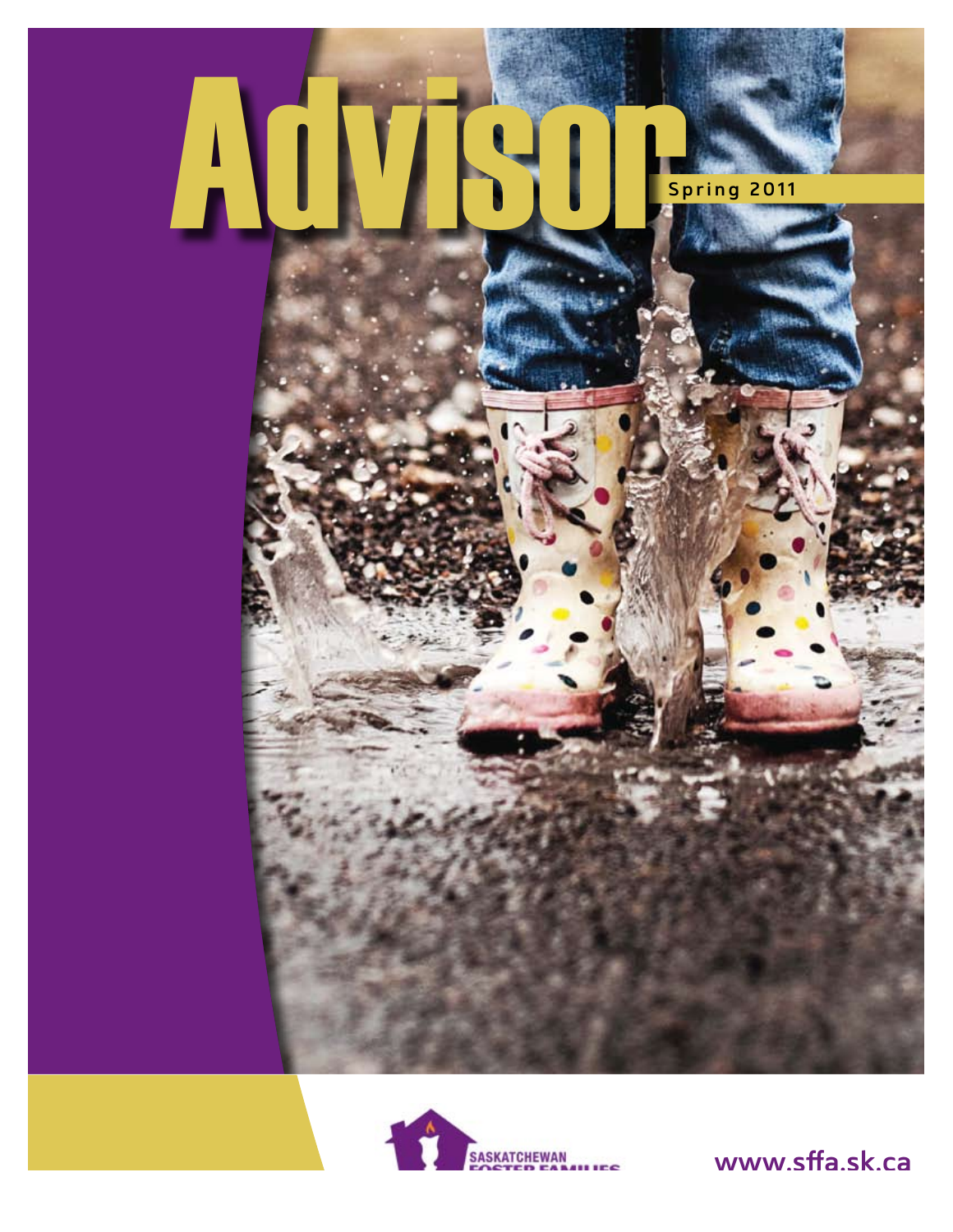

Volume 6 Issue 1, Spring 2011



Inside this issue

- $\mathbf{z}$ CFFA fundraising campaign
- 3 Message from the Board
- 3 Poem from a birth mom
- $\mathbf{z}$ Check out the SFFA online
- $\overline{\mathbf{4}}$ It is what you signed up for
- 5 No Pension? No Problem!
- 6 Child welfare review report
- 7 Child protection services
- 8 More than words...
- 10 New discounts for families
- 11 Local businesses show support
- 12 A tough job!
- 12 Foster Care Trading Post
- 13 Don't forget to ask
- 13 Grant allocations for Locals
- $14$ Fun foam critters
- 15 Free activities
- 16 **SFFA** contacts

## **Canadian Foster Family Association** (CFFA) Fundraising/Membership Drive Campaign

e are pleased to announce an exciting opportunity for you to support the CFFA by becoming a new or renewing donor or organizational member. The Canadian Foster Family Association is a national organization with a mandate to speak as a collective voice for foster families throughout the country. Its primary goal is to enhance the quality of care provided to children in Canada. As the CFFA does not receive any government funding, one of the ways that the Association is maintained is through its membership fees.

Every new or renewed membership taken out between January 2011 and March 31, 2011 will be entered into a draw. Westjet has generously donated the prize which will be:

## **Two return airline tickets** to anywhere Westjet flies!!



The draw will take place at the CFFA Annual Conference being held in June 2011 in Prince Edward Island.

A yearly donor membership is \$20.00 an organizational membership is \$200.00. By joining NOW you will receive 2 extra months. Yearly memberships begin April 1st each year. Membership includes 3 newsletters a year, keeping you up to date with new information at the National level, as well as Provincial/Territorial updates.

Attached is a Membership form for your convenience. Please make sure you write in the name of the person who referred you as their name will be put into a separate draw with a prize of an IPOD.

If you have any questions please contact:

Mary Smith, Fundraising Chair Phone Number (902) 443-7716 Email: smith.kp.m@ns.sympatico.ca

Thank you in advance for your support of the Canadian Foster Family Association and good luck!!

\*\* Members of the CFFA Board of Directors and immediate family members are not eligible for this draw\*\*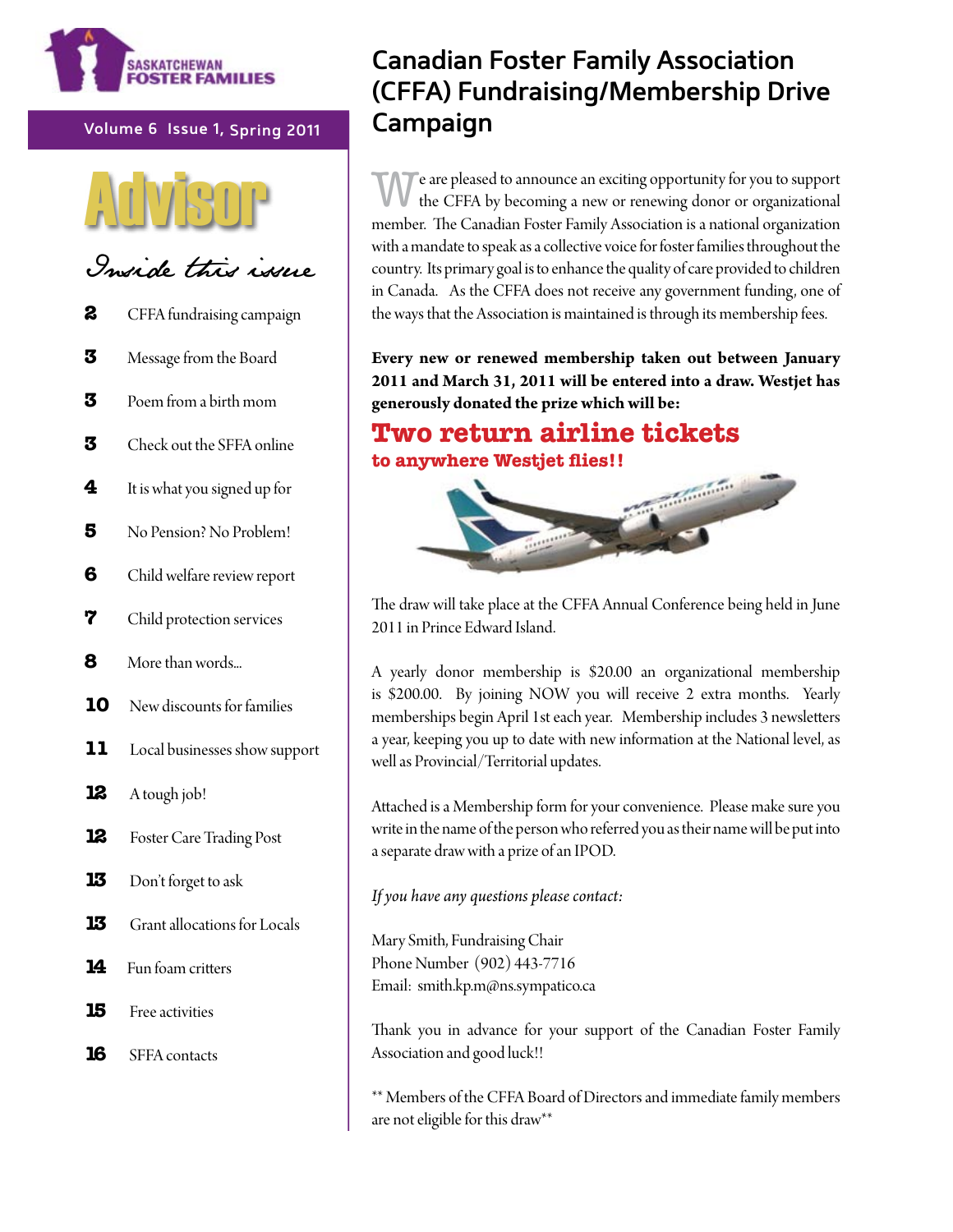## **A Message from the SFFA Board**

The SFFA Board of Directors continues to work to guide our organization. With any organization, it is important from time to time to think about where you are and where you wish them to go. To achieve this, the Board met for a strategic planning session in February. It was a very enlightening process where we were able to refect on the missions of our organization and what key components are involved in being an organization that promotes the development of healthy foster families. For me one of the key exercises we went through was to formulate our core values.

As it turns out, we as the Board feel that the core values of the SFFA are CRISy, that is Children First, Respect, Accountability, Integrity and Service to Humanity. We will be sharing more of what we discussed during our strategic planning session at our PAGM. We hope that many of you atend to give us feedback and guide us in refning where the SFFA is heading.

One of the ways we hope to encourage and assist foster families is by fnancially supporting the activities of the local commitees. You will fnd information on the funds that have been provided to date.

If you have any questions about what your SFFA Board of Directors is doing or hopes to do in the future don't hesitate to contact us. We are here to represent our membership, the foster families that provide such a valuable service to the children in care, the afected families and to society as a whole.

*Anthony Carr, Director*

## **Check out the SFFA website**

Please visit our website for the latest information on fostering in our province. You'll find:

- $\cdot$  Updated manuals and policies
- **A** calendar of events for the whole province
- **Continuous announcements** from our staff
- **Alist of our Resource Centre materials** ... and much more!

We ask that all SFFA Local Commitee Executive members notify us of all current and upcoming events as well as any training so that we may post them on our website calendar.

**www.sffa.sk.ca**

**This is a poem written by a birth mom to her child, who is in foster care:**

For Jody...

*Tis is the mother who gave birth to you Te woman who was the frst to hear you cry To hold you close in her arms and tell you I love you. Te woman who sang to you and rocked you Until you were sound asleep Te woman who loved you before you were born Te woman who chose your name…Jody Te woman who wants the best for you Tis woman who is your mother Loves you dearly, no mater what My love for you is unconditional. Tis woman is learning what is important. I know I am weak right now But by you I live and will gain strength in time I will be there To give you the love you truly deserve.*

...by Audrey

"Please visit our website for the latest information on fostering in our province."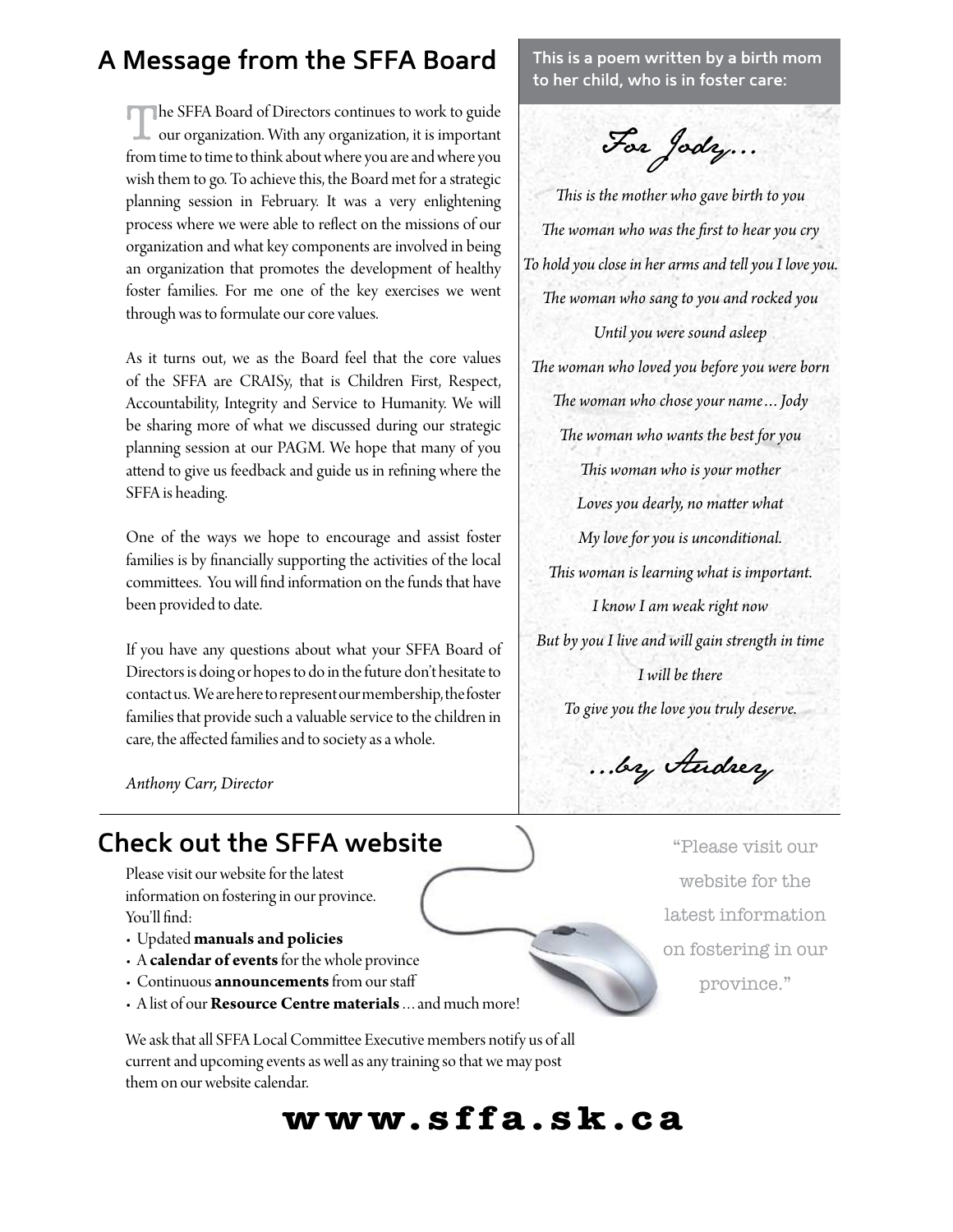## **Foster Parenting: It is what you signed up for!**

Consider this scenario... You've grown up fairly sheltered from the grim realities of living in a broken home. Yours was a happy, safe, nonchaotic childhood that involved family vacations, neighborhood barbeques, and yearly visits to summer camp. Unknown to you were the realities of alcoholism, domestic violence, food stamps, or homelessness. Life has treated you well and now you have decided to "give back."

#### Foster parenting is not just for anyone.

Reading the local paper, you fnd an interesting article about becoming a foster parent. You are so intrigued by the idea of helping a child in need that you contacted the number at the end of the article and decide to begin your journey into the wonderful world of foster parenting. You soon fnd yourself atending trainings and following through with all of the steps that are necessary to become a foster parent.

A few weeks later, you receive a call notifying you that there is a child in need of foster care. Afer a short conversation with the agency worker on the other end, you and your spouse agree to care for the child.

Your doorbell rings the next day. You answer it enthusiastically and cordially greet your new foster child. She is a 9 year old girl that has a history of physical and sexual abuse, not to mention some behavioral issues that are of concern. She is an atractive litle girl that appears to be in desperate need of a bath, a haircut, and some new clothes. She appears apprehensive at frst but warms up quickly once she setles in. The first few days go by without incident.

As the "honeymoon" ends, this adorable litle girl starts to change. She becomes more moody, needier, and less cooperative. Her true colors are beginning to shine through. She is now an angry and defant girl that knows how to push your butons. She's very good at it, in fact.

"This isn't what I signed up for," you think to yourself.

The once peaceful home that you occupy has suddenly transformed into a house of chaos. Screaming, yelling, and crying are now flling your once quiet residence. Bedtimes are now a catastrophe and never mind geting this child to take a bath.

"I hate you" and "You're not my mommy," now echo throughout the house on a regular basis. Peace and quiet are a thing of the past.

You may not have signed up for this, but believe it or not, many foster parents do sign up for this. They know exactly what they are geting themselves into and they still unselfshly welcome these children into their homes and lives with open arms.

Caring for these children takes an unimaginable amount of patience, compassion, and emotional strength. Foster parenting is not just for anyone.

Many of the children that are in foster care are placed there because of the unfortunate decisions that were made by one or both of their own biological parents. Abuse, neglect, domestic violence, abandonment, and constant household chaos are just some of the many issues that these children have been confronted with during their short lives. Without foster parents, these children would most likely be returned to unsafe homes or might unnecessarily be placed in treatment facilities. The burden to Social Services would be tremendous.

I want to acknowledge and thank the compassionate and hardworking foster parents out there who unselfshly care for our nation's foster children. Give yourself a pat on the back. You truly deserve it. Foster parents must have the right experience, atitude, and tools to be successful.

Please note: I am in no way trying to discourage individuals from becoming foster parents. I am simply acknowledging the level of commitment and hard work that is involved and I am thanking those that take on the challenge and persevere.

*Chris Teisen has writen several articles about child and teen behavior and is the creator of http://www.ParentCoachPlan. com, a comprehensive discipline plan for parents. His websites ofer behavior contracts, behavior charts, and a wealth of information and advice related to parenting.*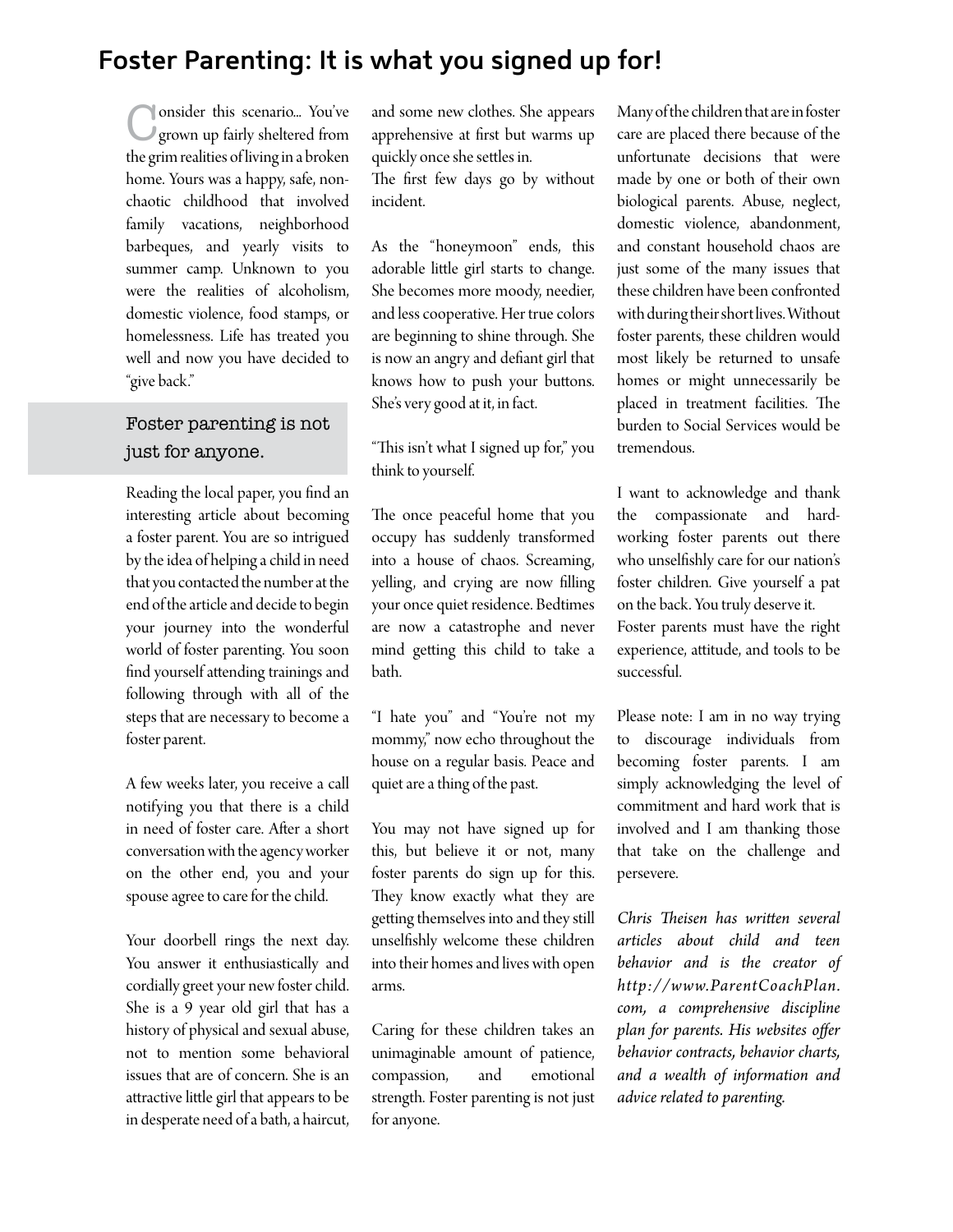### **No Pension? No Problem!**

by Janea Bellay-Dieno, Financial Advisor with JBD Financial Planning • www.jbdFinancialPlanning.com

*"I am ffy-one years old, I have dedicated my life to working with kids, taking care of my family, making sure the clothes are clean, food is on the table and my family is loved. Now that I am approaching retirement age, I am not sure what my options are and how I am going to be supported fnancially."*

This is a common issue I hear from women, men and couples. How do I save for my retirement while still taking care of my family, and what income will the government provide me when I retire? What do I do if I don't have a pension?

There are ways to save for retirement if you don't have a pension plan:

**1. Get a Financial Advisor.** In most cases, a Financial Advisor will not charge you for a consultation on how they can help you. But it is important to interview 2-3 Financial Advisors before you choose one you would like to work with and you trust. Ask the Financial Advisor:

- About their education background
- How many years in the business
- How they get paid
- If they will work with you

• If they will design a retirement plan for you that includes tax and estate planning – this is important to having a full approach to your plans What kind of products they recommend (i.e. insurance, investments, mutual funds, stocks) • How often you will meet with them and hear from them

**2. Previous work place employment.** Throughout your working years, was there a pension plan set up at that workplace? If yes, you may want to talk to your Financial Advisor about it and get them to draft you up some scenario options of how much you can expect to receive from the old pension.

**3. Canada Pension Plan.** CPP recently changed their rules on how much you receive in retirement. The earliest you can receive CPP benefts is age 60, with a reduced beneft. You can call CPP at anytime and request a statement of your benefts so you will know how much you receive at age 60, before you turn age 60!

• Call Canada Revenue Agency and request a statement of each of your CPP contributions. You can go online and request the statement, or you can simply call and they will mail you out a copy. You will need your SIN, birthdate and mother's maiden name to complete the request. Phone: 1-800-277-9914

4. Old Age Security. This is a beneft you will receive at age 65. It is income dependent, and if you receive an income over a certain amount, the government will "clawback" some of these benefts and you will not receive the full amount. Talk to your Financial Advisor about how they can structure your income so you don't have an OAS Clawback.

**5. Registered Retirement Savings Plans.** RRSPs are a good investment if you are in a high income tax bracket NOW, and expect to be in a lower income tax bracket in retirement. Otherwise, you may want to look at alternative investments.

 $\cdot$  The concept is simple – If you put some of your income in an RRSP, it grows tax free until withdrawn. The purpose of an RRSP is to decrease your taxable income and defer tax payments on your investment until retirement. Remember, when you withdraw your RRSPs, you will have to pay tax on the income.

• Have your Financial Advisor show you how much tax you are saving and how your RRSPs are lowering your income tax bracket.

**6. Tax Free Savings Accounts.** 

TFSAs are a great retirement tool if used properly. I don't suggest using a TFSA as a "savings" account, but more of an investment account that is going to be saved for retirement.

• The money you put into your TFSA will be with afer-tax dollars. Any interest earned on your deposits will grow tax free.

• Open a TFSA, but use the money you save here for retirement.

• Invest in mutual funds that match your risk tolerance and retirement objectives.

• Get your Financial Advisor to show you how a TFSA will work for you and potentially how much tax it will save you.

**7. Create a fnancial plan and set GOALS.** You may have heard of the term "Pay Yourself First". Trust me, it works. I see it everyday where couples say they can't possibly save that much. Then two years down the road they are telling me they can save more becuase when they don't see the money, they don't spend it, and they don't miss it.

Set your savings goals, get a Financial Advisor to help you achieve your goals and you will be on your way to a successful fnancial retirement!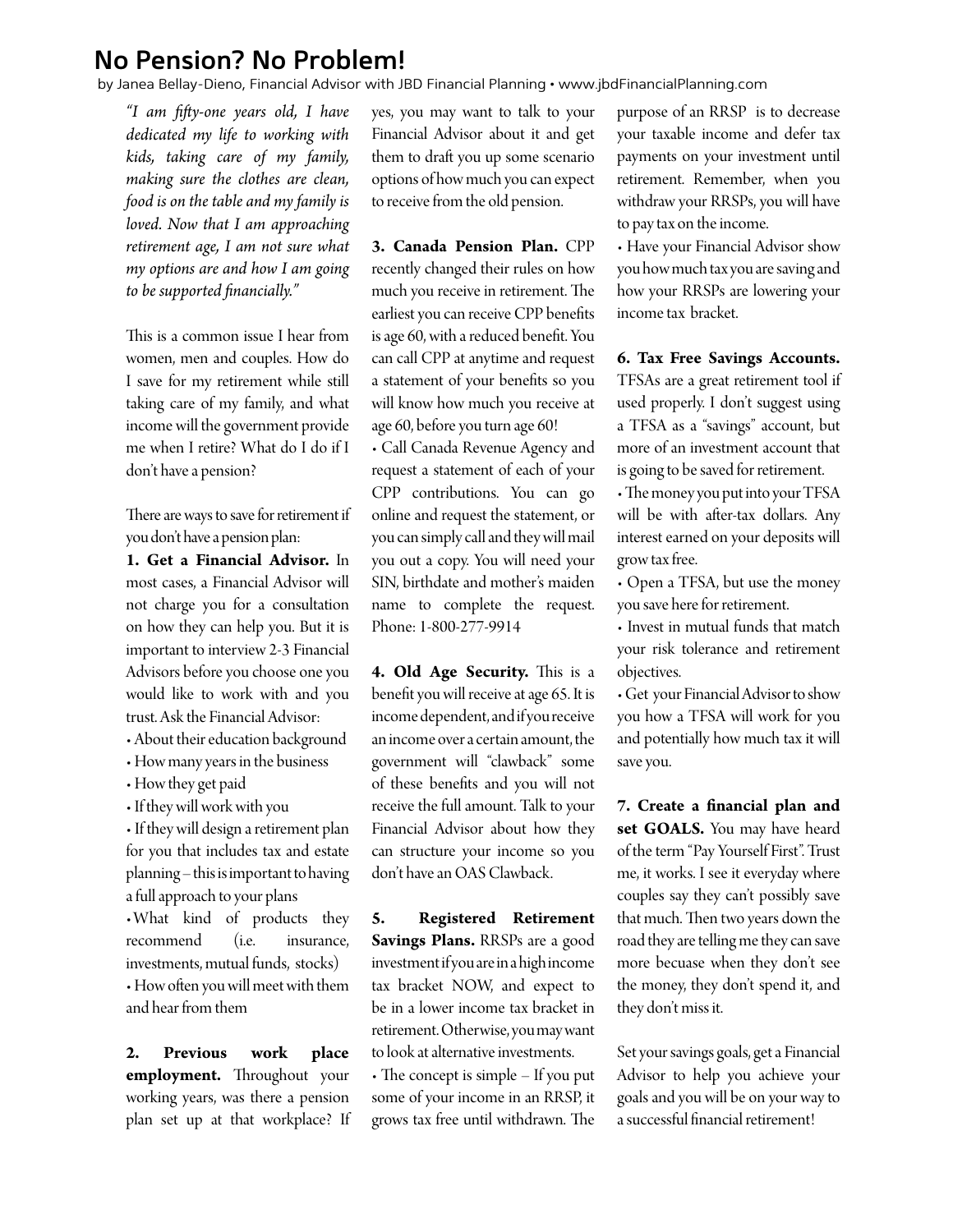## **Government receives child welfare review report and names cabinet committee on children and youth**

**Today, Social Services Minister** June Draude was presented with the Saskatchewan Child Welfare Review Panel's fnal report, entitled For the Good of Our Children and Youth from Panel Chair Bob Pringle.

We must refocus emphasis back onto the children and families in need.

> "Our government commends the Child Welfare Review Panel for undertaking this comprehensive, difficult and emotional review of the province's child welfare system, and we thank the many stakeholders who provided their honest and thoughtful input into the process," Draude said. "As a panel, we hope and pray these recommendations will mobilize all of us to work together to create the necessary changes in our child welfare system, for the good of our children, youth and their families," Pringle said. "This is not a time for blame, but a time to move forward toward a more positive future. Our panel has done its best to capture what we clearly heard and to offer a new direction."

"There is nothing more important to Saskatchewan's future than our children," Draude said. "That's why, today, I am proud to announce the creation of a Cabinet Commitee on Children and Youth as a frst step toward developing a new vision for child welfare through the combined efforts of all child, youth and familyserving ministries in Government.

To develop a new vision, we will be engaging our First Nations, Métis and community partners to working together on common solutions to common problems."

The committee will be responsible for developing and co-ordinating a Saskatchewan Children and Youth Agenda, as recommended by the panel, focusing on public policy and strategies across government to support children and families.

"First Nations Leadership are pleased that the Child Welfare Review Panel's report has been released to the public," FSIN Vice Chief Dutch Lerat said. "It is clear that change is needed so we can ensure that First Nations children and youth are safe and protected, and that they and their families have a chance at a more positive future. We must refocus emphasis back onto the children and families in need; moving forward by commiting to meaningful engagement and an action plan that will best serve our children and their families, building on strengths to encourage healthy families and supportive communities."

The Cabinet Committee will be supported by the Deputy Ministers' Commitee on Children and Youth, which will consider the fndings of the Child Welfare Review Panel with key partners including First Nations, Métis, federal and provincial stakeholders. The committee will also develop a longer-term plan for responding to the panel's report, as well as a joint budget submission.

The committees will begin their work immediately. The province will issue a detailed plan for responding to the Child Welfare Review Panel's report in the spring of 2011.

The Saskatchewan Child Welfare Review Panel's fnal report is available on the website at htp:// saskchildwelfarereview.ca/CWRpanel-report.pdf.

On November 9, 2009, the province announced that an independent panel, chaired by Bob Pringle, would review all aspects of child welfare in Saskatchewan. Pringle and panel members Howard Cameron, April Durocher and Carol Skelton gathered feedback from more than 1,200 individuals and organizations between April and July 2010 through face-to-face meetings, writen submissions and website submissions.

*For more information, contact:* 

Trish Alcorn Social Services Regina Phone: 306-787-0916 Email: trish.alcorn@gov.sk.ca Cell: 306-536-1479

Bob Pringle Saskatchewan Child Welfare Review Panel Saskatoon Phone: 306-229-1106 Email: bobpringle@saskatoon.ca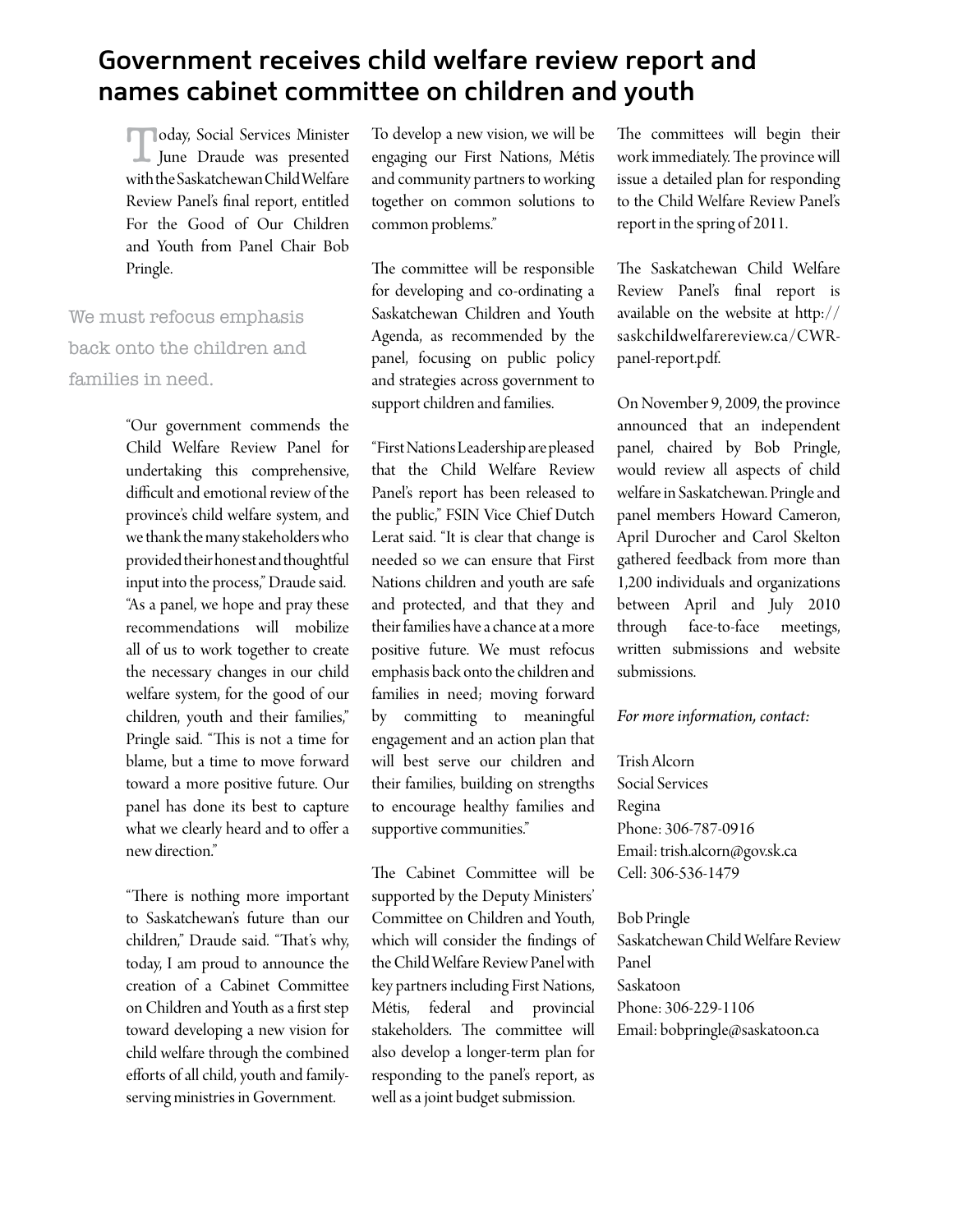## **Lac La Ronge Indian Band Child and Family Services to provide emergency child protection services**

Beginning January 1, Lac La Ronge Indian Band Child and Family Services, Inc., through an agreement with the Ministry of Social Services, will provide aferhour and weekend emergency child protection services to off-reserve residents in the communities of La Ronge, Stanley Mission, Stony Rapids, Wollaston, Black Lake, Southend, Uranium City and Pinehouse.

"This agreement will simplify access to emergency child protection services in several northern communities," Social Services Minister June Draude said. "The agreement is an important step forward in our common goal of providing the best possible emergency protection services to the children and families of the North." "This new arrangement will provide children and families in need of emergency child protection services in these communities with a single entry point, regardless of whether they live on or off reserve," Lac La Ronge Indian Band Child and Family Services, Inc. Director Dexter Kinequon said. "Efective January 1, a child protection worker who can respond to all after-hour

and weekend emergencies can be reached by calling Lac La Ronge Indian Band Child and Family Services at 306-425-5511."

Lac La Ronge Indian Band Child and Family Services has the same authority as the Ministry of Social Services under The Child and Family Services Act. The agency was incorporated in 1994, and in June 2010 was accredited by CARF Canada for a three-year term after demonstrating a high degree of excellence in their work in fve child and family services categories. In addition to a central office, the Agency currently has five sub-offices and 37 full-time permanent staf.

#### *For more information, contact:*

Brian Miller Social Services Regina Phone: 306-787-0531 Email: brian.miller3@gov.sk.ca

Dexter Kinequon Lac La Ronge Indian Band Child and Family Services Lac La Ronge Phone: 306-425-5511



## **Husky Community Rebate Program**

Remember to support the SFFA by using your Husky Community Rebate Program Card. **Husky supports us by rebating 2% of your retail purchases** at Husky and Mohawk gas stations, convenience stores and Husky House restaurants.



If you are interested in training or have any ideas, please contact your Local President. SFFA offers training and would be glad to set up training in your area.

# "

local to see what events Be sure to contact your they have planned for the season.



There are barbecues, christmas parties, potlucks and other events happening around the province, which are a great way to have fun and meet fellow foster parents, foster children and your local and provincial SFFA representatives.

,<br>,<br>,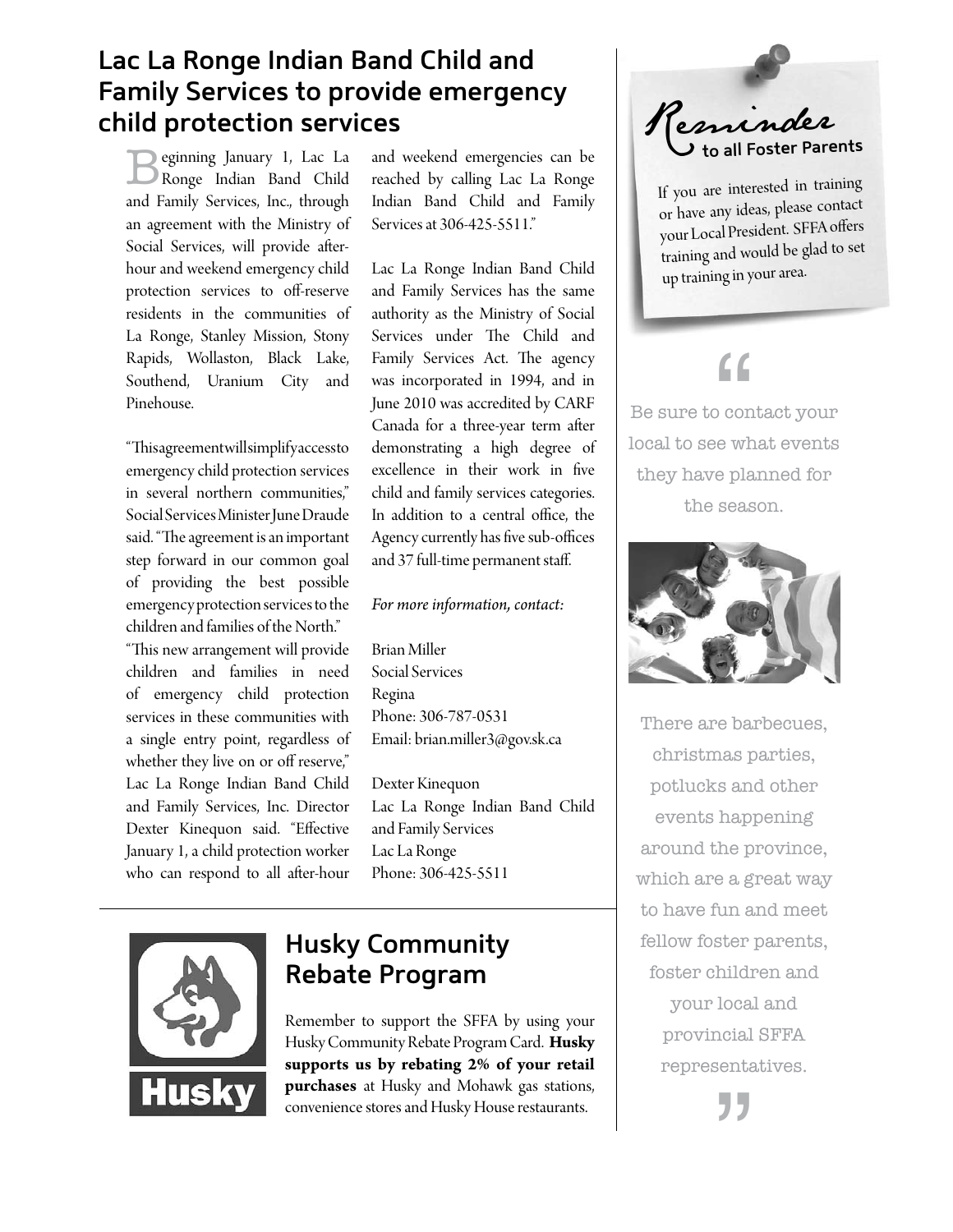# **More than words**

# **simple ways to show your kids you love them**

#### **BY KARA FLECK**

The Greeks have four words for love: eros, philia, agape, and storge – the name for the love and strong commitment between family members. I like the idea of having a special word for family love. As a parent, the afection I feel for my kids is limitless. I want them to grow up knowing that they are deeply loved.



Each moment brings a new chance to say "I love you"—not just with words, but with deeds and actions.

Valentine's Day is right around the corner. For some, it can be a daunting holiday flled with the pressure of grand gestures and elaborate showing of afection. However, there are simple ways that you can show your kids you love them any day of the year.

Here are a few ideas to get you started

Touch them

Hugs, kisses, chubby baby belly zrrrrrrrbrrrrts are all wonderful ways to shower your child with afection, and I do hope you are indulging in these as often as possible! However, today I would also like to encourage you to be mindful of small opportunities to be tender toward your kids. Give extra thought to how your touch afects your child when you are …

- r brushing their hair
- cleaning their face
- getting them dressed, putting on their pajamas
- lifting them into their high chairs or booster seats
- tucking them into bed

It can be easy to overlook these chances to show afection as so many of the activities involved in the care of our children are repeated (and repeated) until we can go on "auto-pilot" doing them. Instead, let these moments become a chance to nurture your children. Make a conscious efort to perform these routine tasks with love.

This doesn't just apply to babies and toddlers either. Big kids and teens need that connection, too – a gentle squeeze on the shoulder, a tussle of their hair, holding their hand: much can be conveyed through a simple gesture.

Remember them

Just like grown-ups, children want to be reassured that you miss them when you are apart. Let them know that you are thinking of them when you are not together. If your child is the one going out of the home, send



a memento with them: a note in their lunch box, a funny picture of you together, a comic clipped from the morning newspaper. If you are the one leaving, bring back something for them. It doesn't have to be fancy or cost you anything.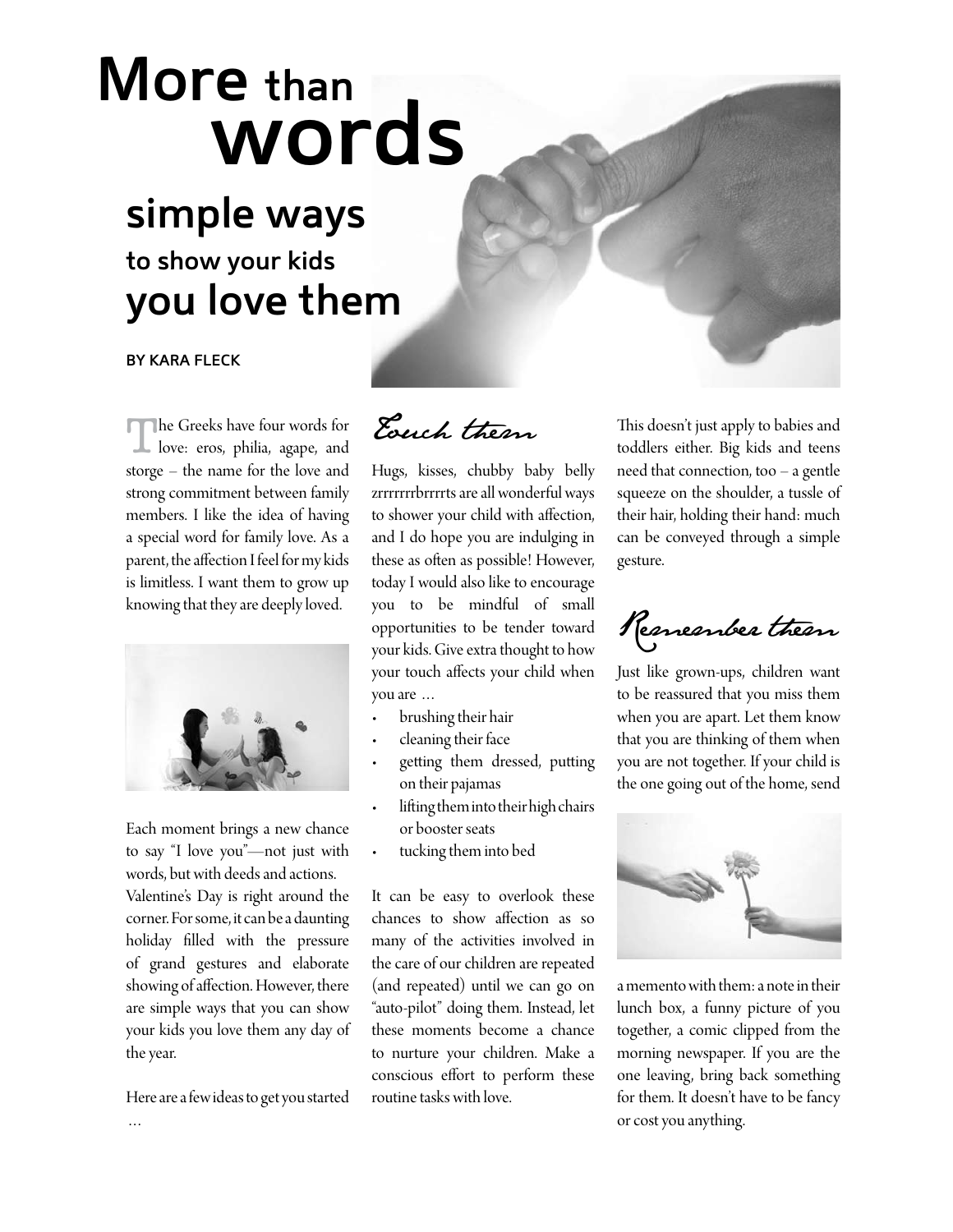Here are some things our children have appreciated:

- r a quick picture snapped by a cell phone camera of something fun from the day
- the free stickers they hand out at the grocery store
- r a doodle you made for them
- an interesting leaf or pebble (we love heart-shaped stones at our house)
- a flower picked just for them
- r

Let them help you

If your children want to help you with the housework or in the kitchen, let them. Include them in your every day tasks and be sure to thank them for their eforts. Yes, you can probably accomplish things faster without their help but faster isn't the goal. Slow down, be patient, and don't worry about things being done perfectly.

- let them help you fold the laundry
- prepare meals together
- my kids love to sweep the floor
- shovel snow, rake leaves, weed the garden together

Talk and share as you go about your tasks. Take advantage of these mundane chores and let them



become opportunities to make memories. I have vivid mental images of laundry day growing up —from sorting the clothes with my mother to hanging them on the clothesline to dry. Every time I hang my own children's clothing I think of my Mother.

Create for them

Make something special just for your child. I love to knit for my children. With every stitch, a litle piece of my heart goes into the tiny hat, sweater, or blanket. My sister sews clothing and toys for her children. But it doesn't have to be an elaborate or time intensive project to make a child feel loved.



- Draw them a picture
- Write them a poem
- Build a tower with their blocks or set up a scene with their dolls for them to discover
- Cook their favorite meal
- Play with their food: cut a sandwich into a heart shape, make an orange smiley face

Sing to them

Your kids don't care what your voice sounds like. Anything you sing will be a melody to your child. We sing as we go about our days and the songs



we sing are often just silly little ditties that only have meaning to us. Our family even has a song for running the dishwasher. Yes, we made up a song about our dishwasher.

My kids love it when we sing rounds together. But, don't feel like you have to stick just to children's songs or nursery rhymes. Sing your favorite songs to them—the Beatles, songs from church, songs your parents used to sing to you. Make up songs for them or change the words to an existing song and personalize it for your child.

One of my favorite ways to end a busy day is to sing to lullabies to my children as I'm tucking them into bed. Can you imagine how safe and wonderful it must feel to a child to be sung to as they drift off to sleep?

Of course there is always the easiest way of all to tell your kids that you love them: just say the words. How will you say "I love you" to your kids today?

*Kara Fleck lives in Indiana with her husband, three kids, and a Boston Terrier named Nickey Disco. She believes that less is more, especially when it comes to childhood. She is the editor of www.simplekids. net. You can also fnd her at www. rockingranola.com.*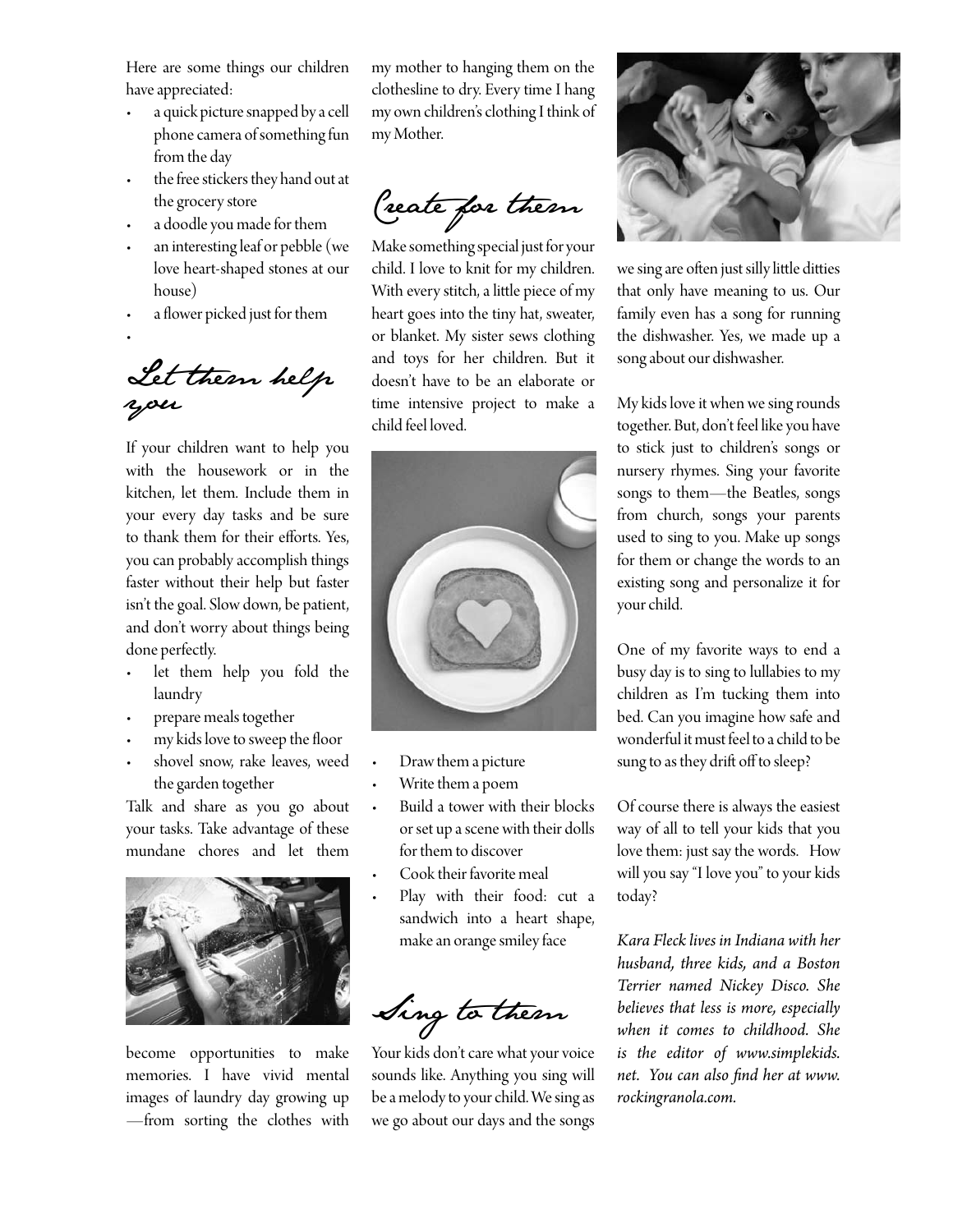## **NEW discounts added for Foster Families**

I discounts, foster families must If n order to receive the following show their membership card and one piece of identifcation.

#### **The Cupcake Corner**

10-3311 8th St E Saskatoon (Gerad) 933-3385 25% off your cupcake order. \*Minimum 24 hours notice. Cannot be used with any other deals or promotions. Not applicable to bulk pricing.

#### **Te Fun Factory**

1633C Quebec Ave, Saskatoon (Alana) 955-3778 Ages 1-2 \$3.99, 3 and up \$9.25, Wed-\$2.00 off admission

#### **Family Pizza**

180 17th St W Prince Albert (Curtis) 922-4606 15% of pizza orders

#### **Dawgs Family Footwear**

The Circle at Center and 8th Saskatoon 477-0176 40% of retail purchases

#### **Te Giggle Factory**

2-122 2nd Ave N Saskatoon (Tammie & Paula) 975-9630 10% off retail purchases.

#### **Lookin Good Family Hair Styling**

412 Lillcoet St W South Mall Shopping Centre Moose Jaw (Tammy) 692-4556  $\frac{1}{2}$  off all haircuts; families will receive a punch card for 6 haircuts (after the 5th haircut, the 6th is free).

#### **Lil Sprouts**

6- 2605 Broadway Ave Saskatoon (Kim) 343-1112 10% off all purchases.

#### **Butons & Bows**

116 103 St E Saskatoon 652-5437 10% of all purchases.

#### **Rak's Bowling Pin House**

217 Fairmont Dr Saskatoon 384-2400; call ahead for availability 2 for 1 pricing

**Jet Steam Carpet Cleaning** 221-4433 10-15% discount, depending on the area and number of rooms needing to be cleaned. Contact: Clif

#### **Costco Wholesale**

When foster families purchase a NEW membership at Costco, you can receive a \$10.00 Gift card. This is not available for membership renewals. Please contact Debbie Oberhammer at 933-4262 if you are interested in this offer.

#### **ICI Paints**: 244-1161

Ofers 30% of paint and 20% percent off brushes and rollers. Bring your membership card in and the discount account is under Saskatchewan Foster Families. The account is available all across Saskatchewan.

#### **Payless:** 651-3204

Ofering foster families a 15% of all regular priced merchandise for 2009. The discount cannot be used in conjunction with any other promotion or discount. You must show your membership card at time of purchase.

#### **Picture Perfect**

202 - 22nd St W Saskatoon (Nathan) 653-5824 Picture Perfect takes photographs at roughly 100 schools in central and northern Saskatchewan. For foster children at the schools where Picture Perfect photographs, families can purchase school photos for \$8.00 per sheet; no minimum purchase necessary. For in studio portraits, there will be a 20% discount off in studio printed products and services and portrait enlargement up to 16"x 20".

#### **Tomas Te Cook**

Members of the Saskatchewan Foster Families Association will receive 10% off at Thomas The Cook restaurant when they present their membership card.

#### **Cozy Cradles & Kids Wear**

(Regina): Offers a 10% discount to Foster families.

#### **Uncle Ed's Furniture**

715 1st Ave NSaskatoon (Bernie or Manfred) 244-2057

#### **Kids Trading Company**

Suite 3B-4621 Rae St Regina 586- 1336 Ofering foster families a 10% off discount for everything in the store. Show your membership card at time of purchase. See www. kidstradingcompany.ca















Kids Teading Company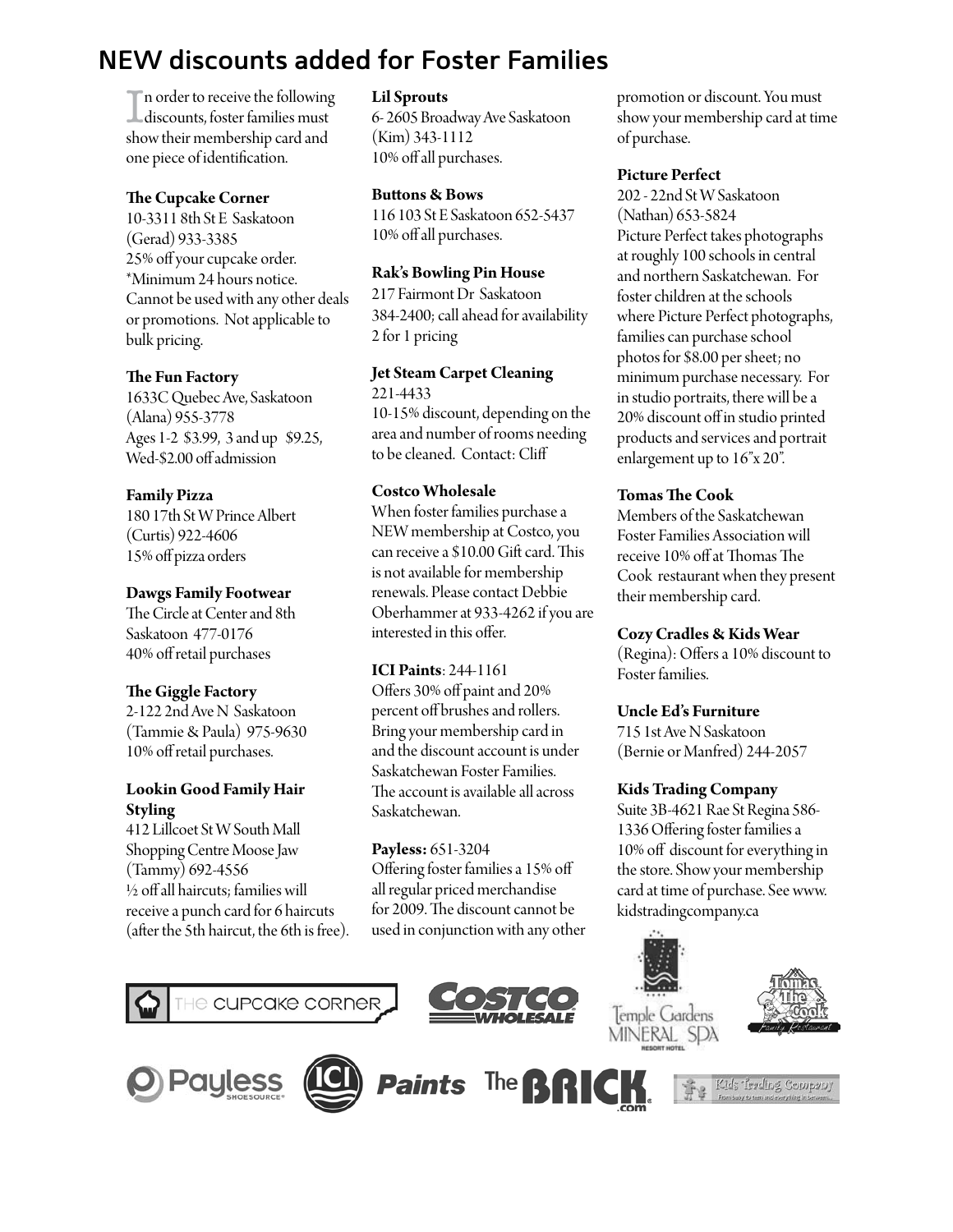#### **Regina Inn Hotel & Conference Centre**

1975 Broad St Regina, 525-6767

Members may book guestrooms at the Regina Inn by calling us at 1-800-667-8162 or going online to www.reginainn.com. When they call or go online please have them use the following rate code – GCR (Great Canadian Rate). This will allow them to use the rate and receive the reduced rate. Contact: Jayson Cairns

Jan 1 – Jun 19 Jun 20 – Aug 31 Sep 1 – 31<br>Oct 1 – Oct 31 Dec 1 – Dec 31 Nov 1 – 30 Oct  $1 - Oct 31$  Dec  $1 - Dec 31$  Nov  $1 - 30$  Rate Includes: \$126 Standard \$117 Standard \$131 Standard Parking, Internet, \$144 Superior \$135 Superior \$149 Superior local calls \$153 Business \$144 Business \$158 Business

#### **Travelodge Saskatoon**

106 Circle Dr W, 242-8881

Preferred rate through SFFA. If you have trouble booking a room, contact Alana McLennan at 978-6520. Standard accommodation with two queen beds: \$113 plus applicable tax, based on single occupancy. \$123 plus applicable tax based on double occupancy, subject to availability.

#### **Travelodge Regina**

 4177 Albert St Regina, 586-3443 Preferred rate through SFFA. Contact: Conrad Nixon. Standard accommodation with two queen beds: \$113 plus applicable tax, based on single occupancy. \$123 plus applicable tax based on double occupancy, subject to availiability.

#### **Temple Gardens Mineral Spa**

24 Fairford St E, Moose Jaw, 694-5055

Sun.-Turs. (Spa Wing, Skywalk Wing) Guestroom with two queen beds or 1 king bed: \$139.00. \*The price quoted above are for single and double occupancy; based on availability, in Canadian funds and are subject to 5% pst, 5% gst and \$4.99 parking/day. All rates are net/non-commissionable. Additional adults are \$15 extra per person, per room, per night. All suites are at regular corporate rates.

#### **Best Western Seven Oaks Inn**

777 Albert Street, Regina, 757-0121

Corporate rates for Saskatchewan Foster Families: Per room Sgl or Dbl Standard. Rooms, \$109.00 per night, plus 5% G.S.T., 5% P.S.T. & 3% Destination Tax (CAD\$). We do allow 4 persons in a room maximum. Additional person is Cad\$20.00 per person. Rolla- way beds are available for the price of Cad\$10.00 per bed. February 11th - December 31st, 2011. Please note that corporate rates are valid during Sunday to Thursday.

#### **Te Brick**

Saskatoon: 2035 1st Ave N, 244-1400 Regina: 2425 7th Ave N, 924-2020 Prince Albert: 1403 Central Ave, 763-1775 Moose Jaw: 10 Chester Road, 692-9520 North Batleford: 2731 99th St, 446-3433

*If you know of a local business to request discounts fom, please call Pam Kostyk for more information: 1-306-975-1580 and we will provide you with a leter you can present to the business which will then be followed up by the SFFA.* 



**REGINA** 





## **Local businesses show support for Saskatchewan Foster Families**

Foster families in our province will be able to access considerable discounts thanks to the generosity of several Saskatchewan businesses. The "Discount for Foster Families" program, an initiative by the Saskatchewan Foster Families Association (SFFA), acknowledges local businesses that provide discounts to foster families within the province. In the past month alone, thirteen new businesses have been added to the program, with others expected to be unveiled soon.

The broad range of participating businesses will provide families with discounts for everything from hotel accommodations, children's retailers, footwear, hairstyling, restaurants and recreational activities to furniture, home improvement and professional photography. These discounts will be available to foster families who present identifcation and a valid membership card.

The SFFA gratefully recognizes these community minded businesses for their commitment to helping improve the quality of care for all children and youth in care in Saskatchewan. "The response of the business community has been excellent," says Paul Bunz, Senior Advocate & Training Consultant at the SFFA. "The willingness to participate will not only beneft our foster families fnancially, but also acknowledges that foster families are doing an important service for the children and youth in this province." Other businesses who wish to take part in the program may contact the Saskatchewan Foster Families Association at (306) 975-1580.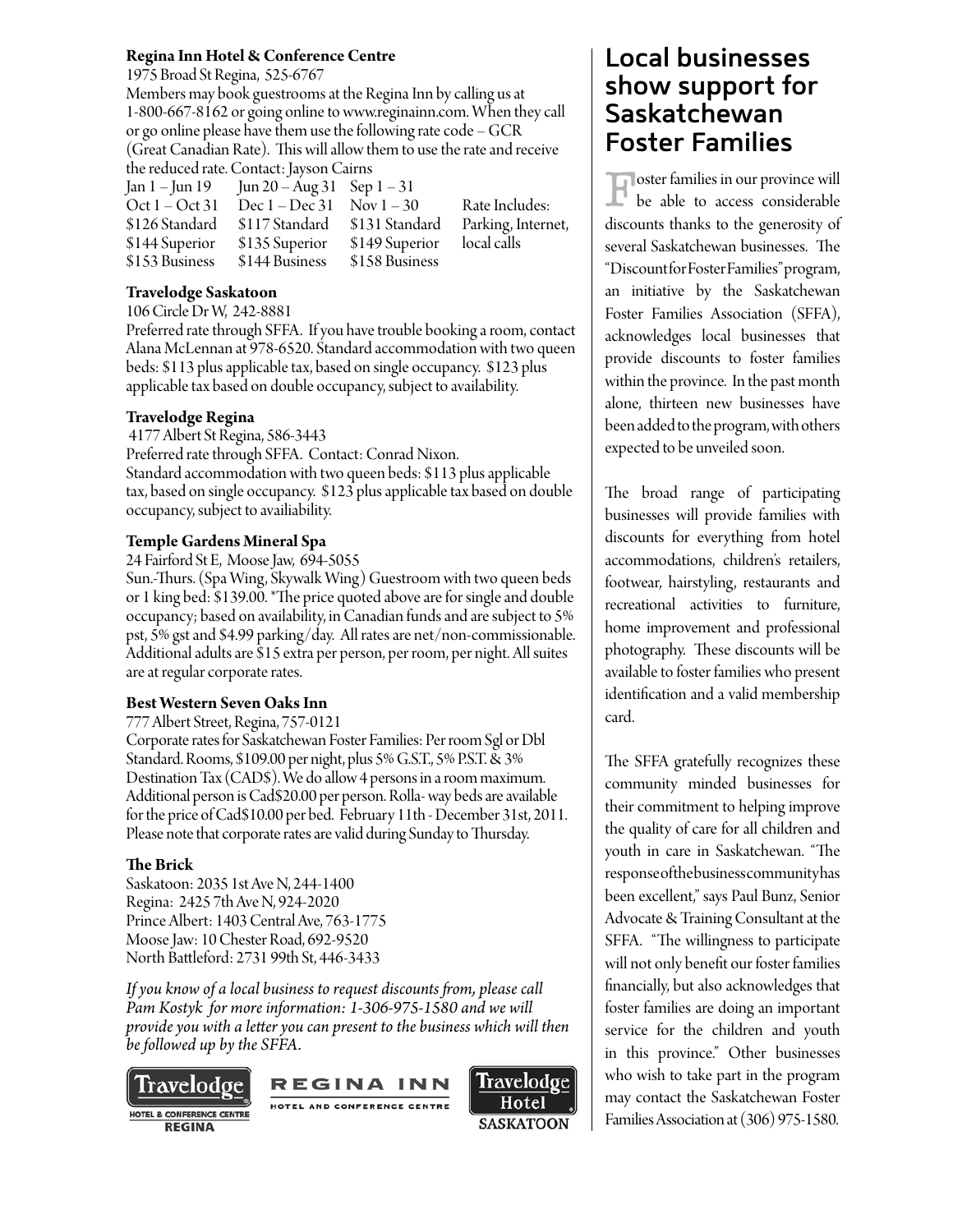## **A tough job!**

Then it comes to parenting, one of the toughest can be foster parenting. While nearly all other parents will know a lot of good, solid visual history on the children they are raising, as a foster parent, you may have litle more to what information than those in the child welfare feld will tell you.

At the same time you may indeed be a temporary stay, or grow to a permanent situation (whether official or just as it continues along). It takes special people to deal with this level of uncertainty and remain in the best interest of the children.

That's the most important aspect of it all though, if you are willing to do your best to help continue children along into a positive direction, from where they came from, caring that they are taken well care of; then foster parenting may very well be something that you can do to contribute to the future.

On the other hand, if you simply see foster children as playmates for your family or as additional income you should steer away as you can do more damage than good in the big picture for both your own family as well as the foster children. As with any parenting, you need to be in it for the sake of the children.

The outcome needs to be the same as full time parenting at the point when they leave your home. In other words, you have to be a parent just the same, but within the foster children's life; you need to take over for some time, and do your best to see that they have a good home, and growing experience within it.

Some foster children were removed from a bad home situation, whereas others were brought into the foster home situation due to their own problems elsewhere (home, school, etc). Taking the time to fnd out as much as you can on this situation when coming into it will indeed help you to be better at foster parenting.

You will likely need to overcome emotional issues starting with how they came to your care. Some may know well already, or just think that they will get tossed from home to home for the rest of their lives. You need to fnd out as much as you can and help them understand at their current situation. They may even be rebellious as a result. Even

though they may still be young, they are humans and make decisions; though maybe without a good understanding of it all.

You may be the diference in their life that becomes the start of a happier lifetime. Remember, if no one helps them understand what they ask, they may simply make up their own opinion and hold everyone else to it.

You will also have to expose them to a good home where they are earnestly cared for. This is something all children need to prepare them for the world they will eventually be in. If they get there with a lot of anger and hatred, odds are they will never fnd happiness in it. Your task is to do your best to help them get there and fnd a good future.

In the end, there is no shorter answer to any child's growing years. It takes the whole stretch to get there. As a foster parent, you have the opportunity to show them a positive direction to run in, while also having proud memories of them (short or long). Doing your best at foster parenting will bring you many good experiences as well. *Published at: www.isnare.com*

## **Foster Care Trading Post**

The Foster Care Trading Post, that used to be called Foster Care Share, is exclusively for foster parents to use and has all kinds of FREE items up for the taking. Do you have used articles that you no longer need, such as children's clothing, toys, furniture or appliances? Do you need some new items like a bed, household items or personal items? Next time you are on the computer, you can visit one of these sites:

**Saskatoon** ...http://groups.yahoo.com/group/saskatoonfostercaretradingpost/

**Regina** ...http://groups.yahoo.com/group/reginafostercaretradingpost/

Fort Qu'appelle ...http://groups.yahoo.com/group/FQfostercaretradingpost/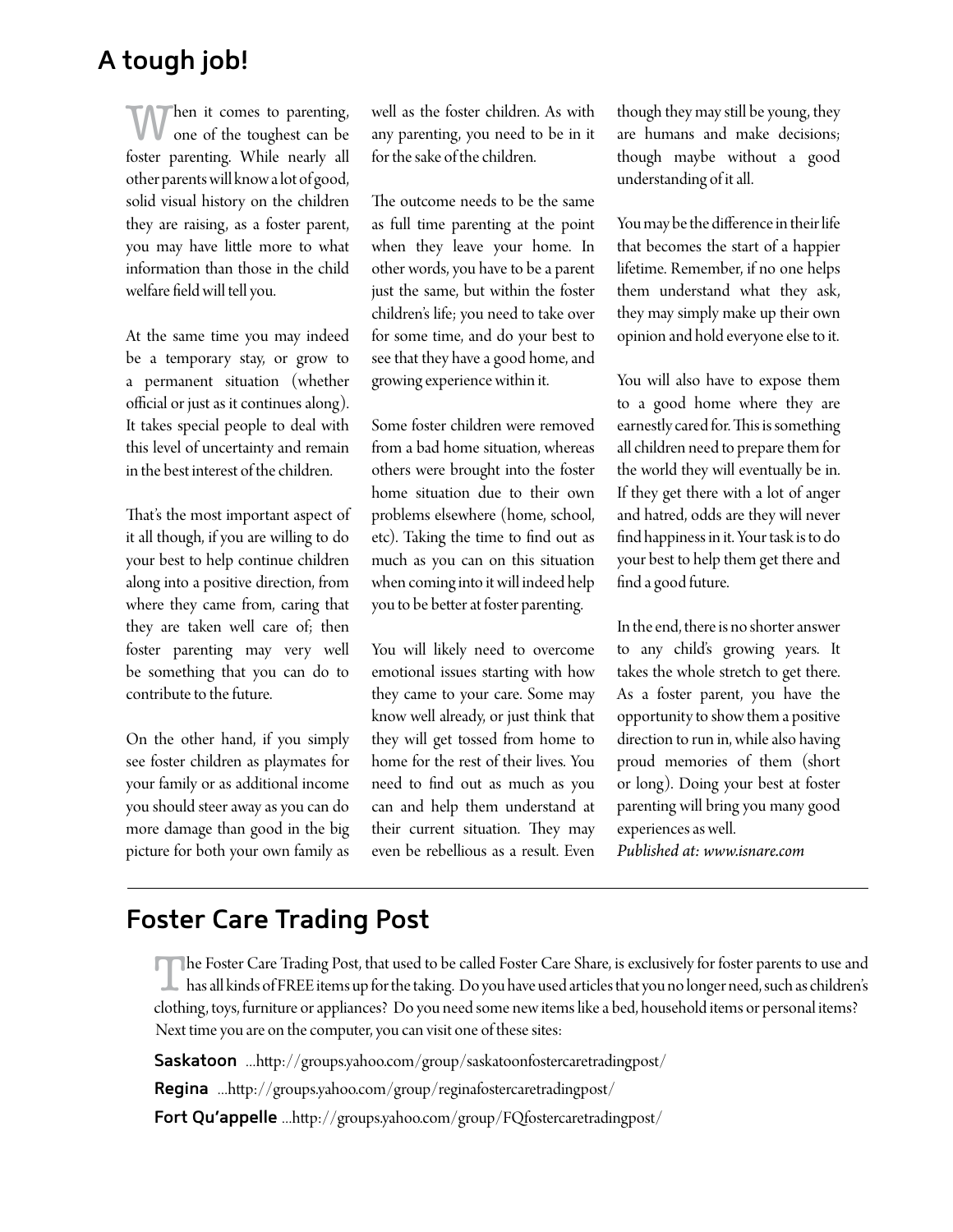## Don't forget to ask!

Foster Parents often wish they had asked more questions before accepting a childinto their home. The list below is designed to assistyou in your discussion with the Ministry. (All questions do not apply to all placements.)

- Why is this child being placed?
- What is the child's understanding of the reason for placement/ separation from his family?
- What are the child's previous placement experiences?
- What is the family situation-parent's names?
- Where are the parents?
- Will the parents visit? Where? How often?
- Are there siblings? Where are they?
- Will there be pre-placement visits?
- What is the plan for the child? Length of placement?
- What is the child's legal status?
- When was the child's last physical?
- What is the child's health? Allergies? Medication? Last dental check up?
- Who is the child's doctor? The medical number?
- Is religion important to the child?
- What school and what grade does the child attend?
- Are there school problems?
- Does the child have any special behavioural problems? Habits?
- If this child has been sexually abused, is he at risk to himself/others?
- What will help the child feel at home? Favourite food, comforting toy?
- Will there be a clothing grant? Are the child's clothes adequate/ appropriate?
- When will the social worker visit/call?
- Who do I call after hours?
- What do you (social worker) expect of me (foster parent)?
- Will I receive the form Confidential Information for Foster Parents Regarding Child Placement?

## Children in foster care or in the process of adoption

n May 17, 2010, the policy on issuing passports to children in foster care and to children who are the subject of an adoption process in Canada was amended. For more information on the new policy requirements and to view the form, please visit the Passport Canada website at www. ppt.gc.ca



## **Grant allocations** for each Local

If rant allocations are used for expenses such as training, Christmas parties, gatherings, meetings and other miscellaneous The presidents and expenses. treasurersofeachlocalmustcomplete a "Proposal Form for Additional Funding" form when requesting funds. The form is available on page 31 of the Foster Families Association Local Committee Policy Manual, which can be found on the www.sffa. sk.ca website. Below is a list of grant allocations for each local since April 1st, 2010.

| Local            | <b>Amounts</b> |
|------------------|----------------|
| Weyburn          | \$200.00       |
| Moose Jaw        | \$1,935.00     |
| Regina           | \$1,200.00     |
| North Battleford | \$1,025.75     |
| Melfort          | \$200.00       |
| Nipawin          | \$766.30       |
| LaRonge          | \$350.00       |
| Saskatoon        | \$3,353.36     |
| Yorkton          | \$3,145.00     |
| Prince Albert    | \$4,150.00     |
| Misc Costs       | \$2,244.83     |

Total allocated dollars to locals \$18,570.24

## **Policy change** regarding **Foster Parents** adopting

lease be advised that the policy preventing foster parents who adopt a child from being allowed to foster for a one year period, following placement, has been removed.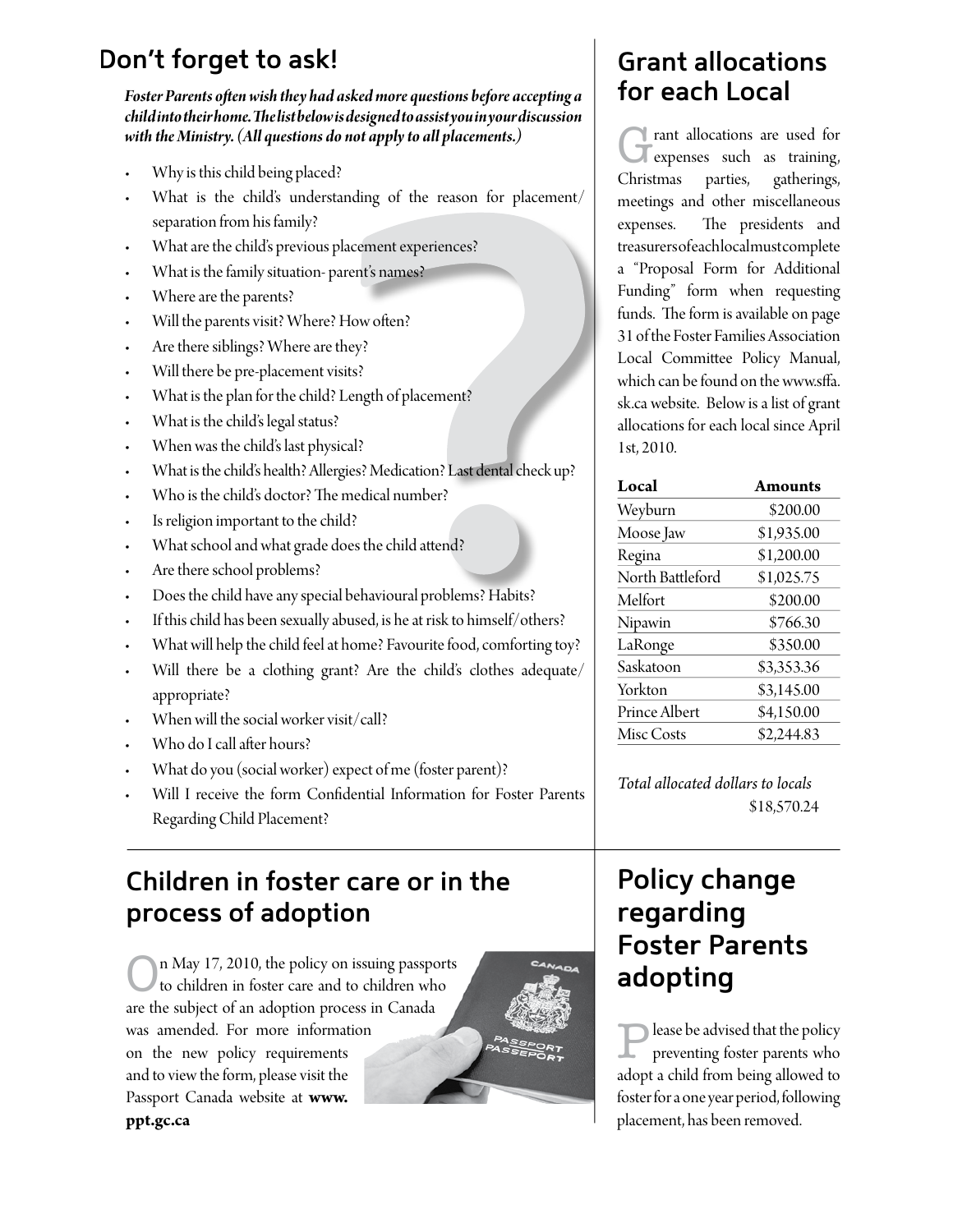## How to make fun foam critters

# Fitten, Puppy or Expical Fish

#### **BY TWILA LENOIR**



hese heart shaped critters have lots of uses. They also make great zipper pulls, fridge magnets or decorations for picture frames or mirrors - or why not add one to a greeting card to make a special one-of-a-kind greeting for someone special?

To make all three heart-shaped foam critters you will need:

- craft fun foam sheets in your choice of colors
- printed heart shape pattern (shown bottom, right)
- paper punch
- · plastic goggle eyes
- black yarn
- permanent black marker
- · scissors
- glue

# R

#### Instructions:

Print the heart shaped pattern, shown at right, which includes three hearts of different sizes, labeled A, B and C.

**Puppy:** Cut two "A" hearts and one "B" heart. Place the "B" heart upside down and glue the two "A" hearts in place on the back, placing them as shown in the photo. These are the puppy's ears.

Turn the puppy over and glue on the goggle eyes. With a black marker, draw on a nose, with a line going down to the indent of the heart. Add small dots on either side for the whiskers. Glue on a few strands of yarn or thread as longer whiskers.

Kitten: You will need one "B" heart and two "C" hearts for the kitten. Follow the same directions as for the dog, using the "C" hearts for the kittens ears and looking at the photo for placement. Add a small triangle of pink fun foam, felt or paper to each of the ears.

Fish: Use one "B" heart and one "C" heart for the fish. Glue the "C" heart on top of the "B" heart as the tail. Add a plastic eye and, if you like, draw wiggly lines on the tail or scales on the fish body with a magic marker.

For All Critters: Finally, if using the critter as a zipper pull, punch a hole in one ear or on the tail of the fish. Add a small wire key ring which you can also attach to the end of a zipper.

Variations: Consider making these heart-shaped critters from felt or construction paper. See if you can create other creatures using the hearts - perhaps a bird, using the small hearts as wings, or why not cut a heart in half to make two fun foam mice?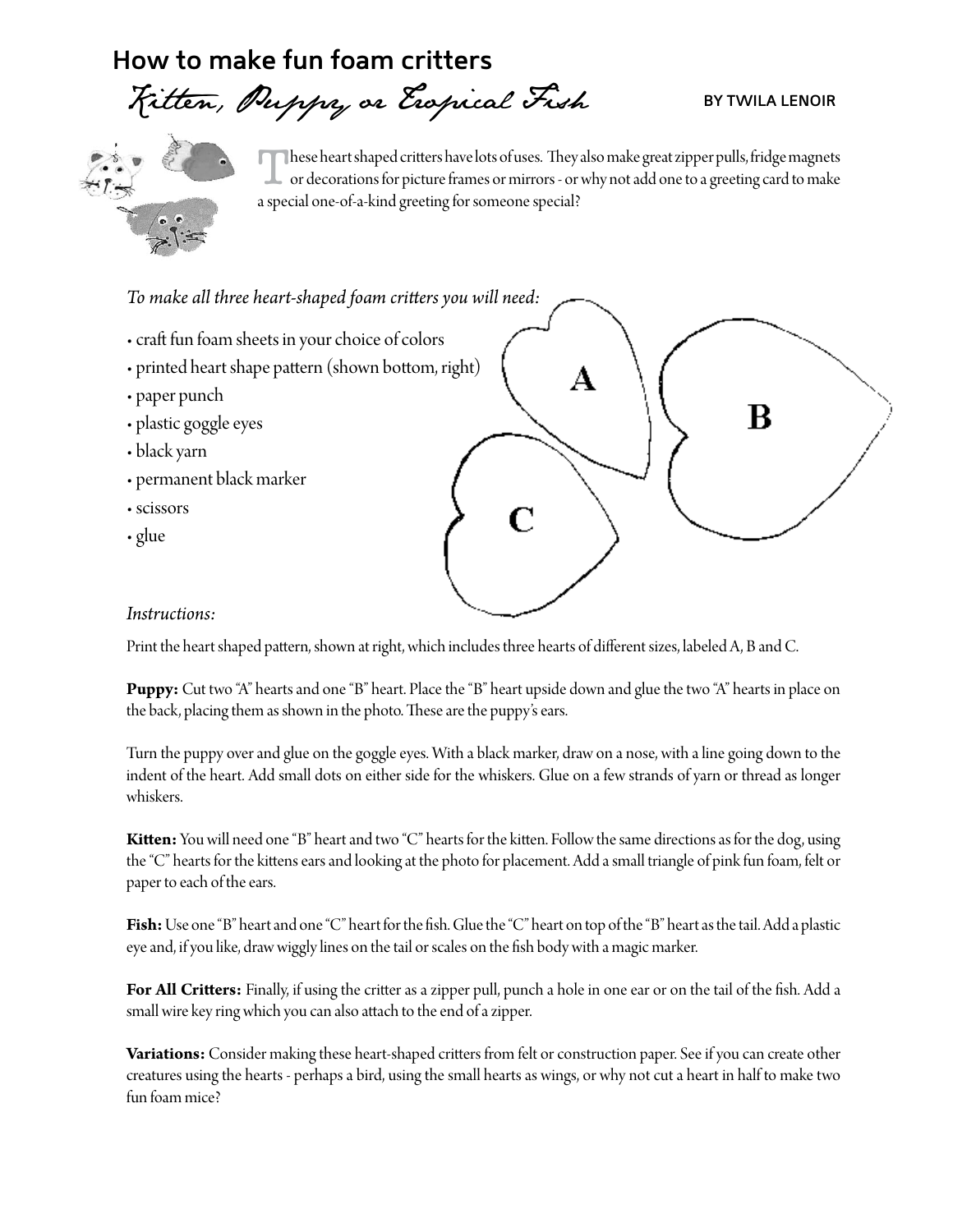## **FREE Activities**

#### **Regina UEY**

The UEY website lists ideas of free activities available<br>to families with young children in Regina. Most of the facilities and activities listed are available regularly throughout the year or season. For more information, please check out their website at: www.reginakids.ca

#### *What is UEY?*

Understanding the Early Years is a national initiative to study early childhood development in communities across Canada. The UEY initiative provides community members with quality local data about:

• Children's early development and readiness for school (Early Development Instrument);

 $\bullet$  Family and Community factors that influence children's development (Parent Interview and Direct Assessment of Children Survey);

• The availability of local resources to support young children and their families (Community Inventory);

• Demographic and socioeconomic characteristics of neighbourhoods (Census data);

UEY Regina research will inform us about how well our children are developing and the strengths and needs in our community.



## **READ Saskatoon**  Romp 'n' Read

**Example 1 AT AD is a week-long camp for parents Canadian preschoolers** that focuses on learning together. Each day has a diferent theme and camp activities include breakfast, songs, fnger plays, story time, games, crafts, snack, social and literacy enhancement skills.

New this year, Romp 'n' READ has grown to a six or eight-week program that is being ofered through Saskatoon's Community Associations. Registration is limited and is on a frst come basis. Families are encouraged to contact their local community association for information or check the leisure guide.

Interested in hosting a Romp 'n' READ program in your community? Watch for our Romp 'n' Read Facilitator Training: March 31st, 2011.*Contact Desiree at 652-5448 for more information about the camp or trainings.*

#### **Moose Jaw Kinsmen SportsPlex Swim Specials**

• Membership Monday Evening Lap Swim–5:00 - 7:00 pm: 1/2 price regular admission for adults who belong to a non-proft organization, or if you are the guest of a Sportsplex member



- Toonie Tuesday Evening Lap Swim–5:00 7:00 pm: Adult and student admission is only \$2.00.
- Bring A Friend Friday-mid morning swim 9:00 -10:15 am: Seniors (55+) bring a friend on Friday and receive 2 for 1 admission.
- Free Teen Swim-every Friday 9:00 pm 12:00 am.